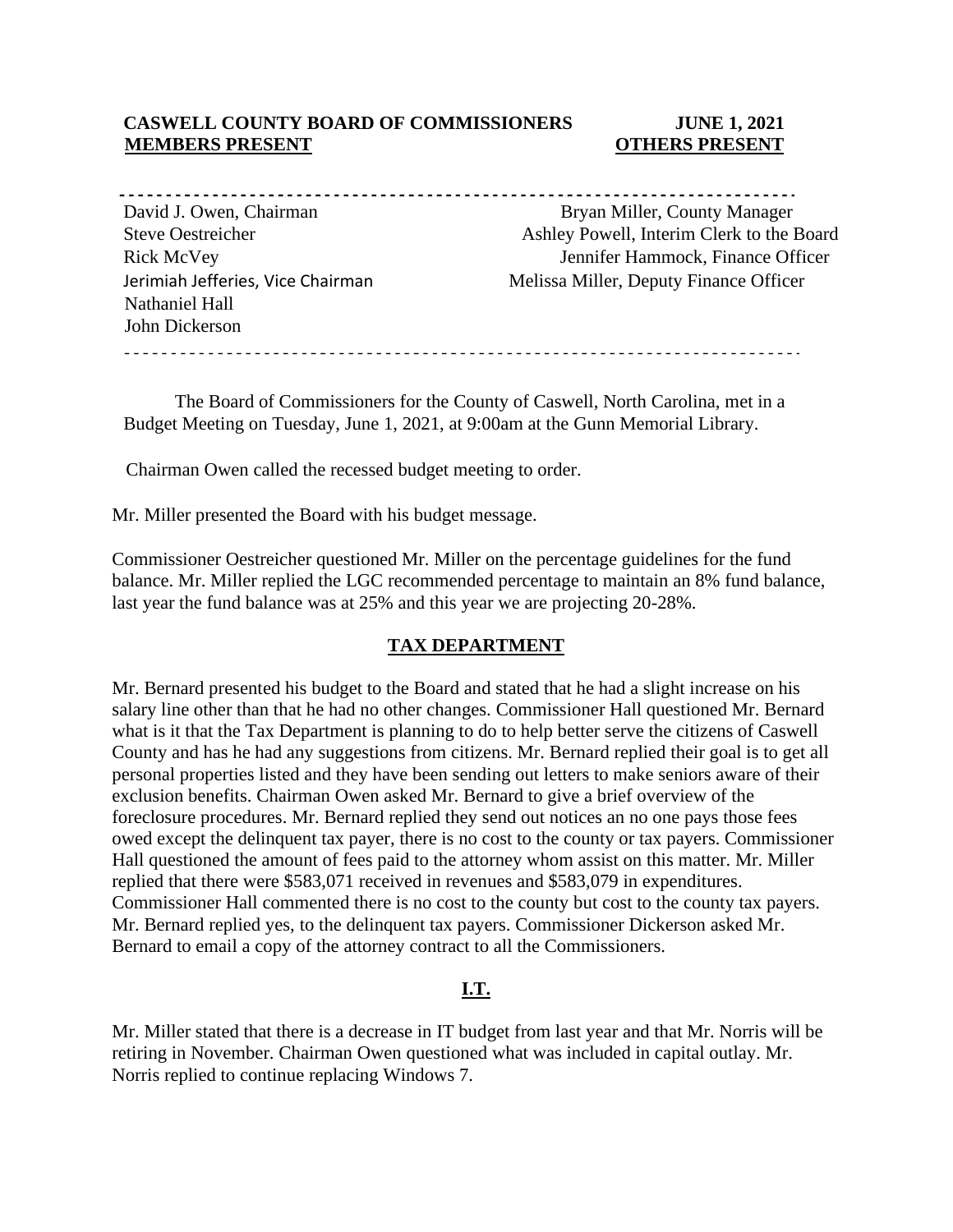#### **SOIL AND WATER**

Mr. Miller stated that there is slight increase in Soil and Waters budget. Commissioner Hall questioned what are Soil and Water's goals to better serve the citizens of Caswell County. Mr. Thompson replied to try and get more funding from the federal government. Commissioner McVey questioned about vehicles repairs and if his truck was dependable. Mr. Thompson replied he gets stuck a lot because the truck is on 2-wheel drive.

## **EXTENSION OFFICE**

Mr. Hoelsi gave a brief overview of his budget. Chairman Owen questioned Mr. Hoelsi if they were fully staffed. Mr. Hoelsi replied yes. Mr. Miller stated there was a slight increase in the Extension Office's budget due to increase in salaries. Chairman Owen questioned about the partnership with PCC. Mr. Hoelsi replied yes, they are working on that an gave a brief overview of the program. Commissioner Hall questioned about GAP certification for local farmers. Mr. Hoelsi replied that GAP certification is a very lengthy process and with the partnership with PCC the company that they have hired will help farmers with this process. Commissioner Hall questioned if the distribution hub was part of the PCC program. Mr. Hoelsi replied yes.

## **SENIOR CENTER**

Mr. Miller stated that there is a slight increase in the Senior Center's budget due to salary. Chairman Owen questioned Mrs. Everidge did they still have to discard leftover meals. Mrs. Everidge replied yes, due to the contract they have to discard those meals.

### **RECESS**

The Board took a brief recess.

### **FARMER LAKE**

Mr. Miller stated that there is a decrease of \$20,000 in the Farmer Lake budget due to the purchase of a boat that was purchased last year, but this year he will be purchasing a trailer for the canoes. Commissioner McVey questioned if the cost for the restroom was included in the Maintenance budget. Mr. King replied due to watershed requirements they will not be able to construct new restrooms. Chairman Owen questioned if the trailer was included in the budget. Mr. Miller replied yes.

### **LIBRARY**

Mr. Miller stated that this year there is an increase of \$9,000 to purchased books, this increase is because they were previously in the temporary library and did not have the space for books, now they are in the new library and have space that is needed. There also is an increase of \$4,960 due to running fiber for internet, they are also requesting a van due to the age of the van and it is not dependable. Chairman Owen questioned are we looking into the lease program for the van. Mr. Miller replied yes. Chairman Owen questioned Mrs. Griffin if she knew how many people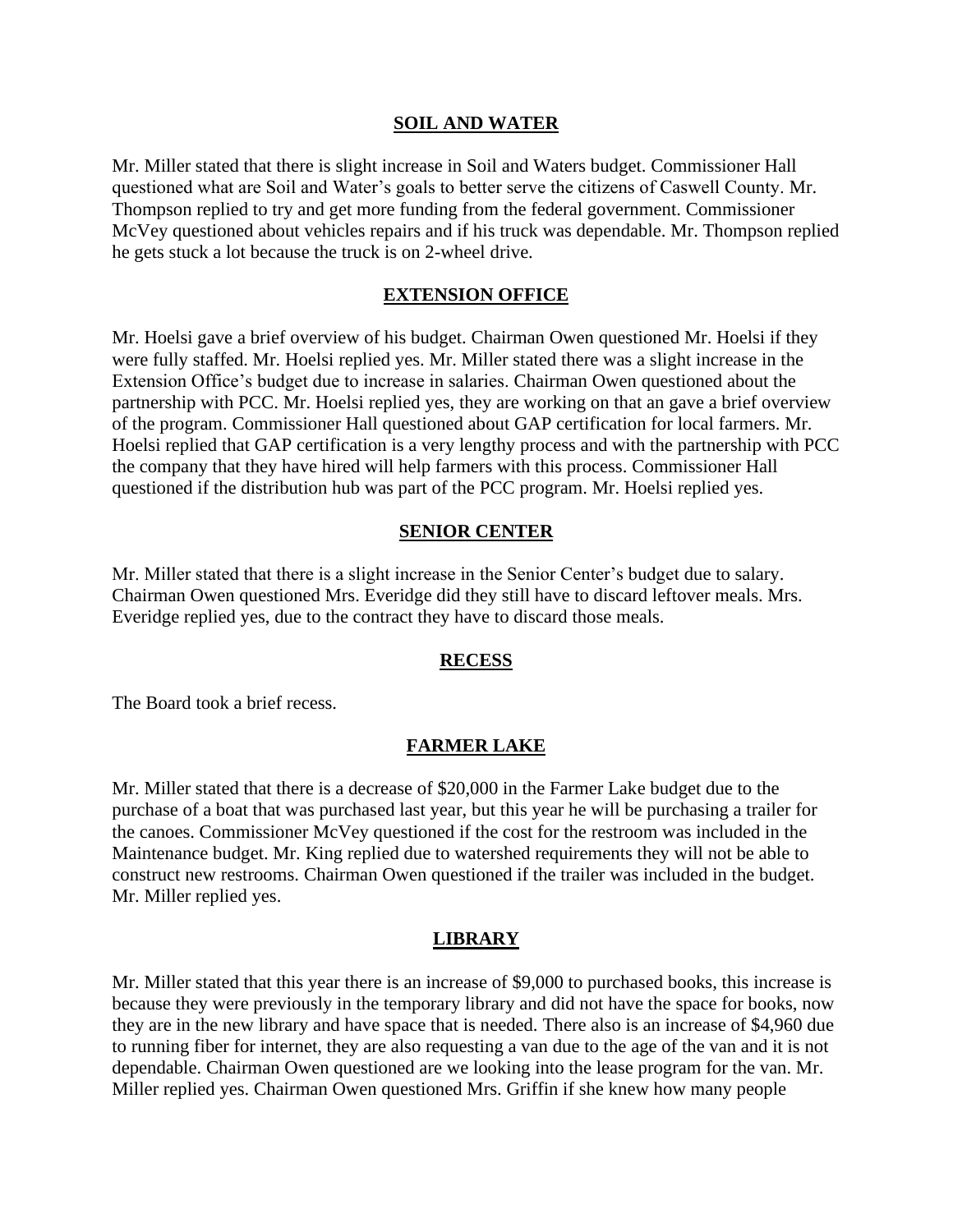visited the library. Mrs. Griffin said they have door counters and she could get that information to him. Chairman Owen replied yes, that might be something the Board would want to see quarterly.

### **PLANNING**

Mr. Miller stated that there is a slight increase in the Planning departments budget due to salaries and they are requesting a truck, currently they do not have a vehicle they have to borrow a truck from other departments. Commissioner Oestreicher questioned the cost of the vehicle. Mr. Miller replied \$7,500 and it would be on the lease program. Commissioner McVey questioned Mr. Hoagland if he traveled that much. Mr. Hoagland replied there has been an increase in travel due to permits, inspections, and to post signage. Commissioner Jefferies suggested looking at the Sheriff department for a car they are possibly going to sale at the auction for the Planning department. Mr. Hoagland stated that a truck would be best, because of the 8ft signage that he has to post. Commissioner Hall stated that we need to think about security for our employees and they shouldn't use their personal vehicles. Commissioner Oestreicher agreed.

### **CATS**

Mrs. Williamson gave an update on the CATS department and that this year they are requesting for two new buses. Chairman Owen questioned if CATS would still request for Cares Act funding this year. Mrs. Williamson replied yes.

#### **SECTION 8**

Mrs. Shumaker gave a brief overview of Section 8's budget and now they are fully staffed; the HUD program covered most of their expenditures. Chairman Owen questioned the landlord process. Mrs. Shumaker gave an overview of the process. Commissioner Hall questioned Mrs. Shumaker if she had thought about expanding housing. Mrs. Shumaker replied yes, but due to the county's population it is hard for them to get additional funding, but is constantly looking for more funding.

#### **ANIMAL CONTROL**

Mr. Miller stated that there is a slight increase of \$1,000 due to services and repairs and they are requesting an additional truck. Commissioner Hall questioned Mr. Miller if any funding is received by the Town of Yanceyville or the Town of Milton for the Animal Control's Budget. Mr. Miller replied no and we have discussed this matter with interlocal agreements but have not moved forward with it. Commissioner Hall replied we need to look into again.

#### **PARKS AND RECREATION**

Mr. Miller stated there was an increase in the salary line, motor fuel, traveling and training. The increase in training is due to coaches training and for the Parks and Recreation Director certification in Sports Field Management. They also are requesting \$101,000 in capital outlay to replace lights in the baseball fields but after a brief discussion with Mr. Blackstock the \$40,000